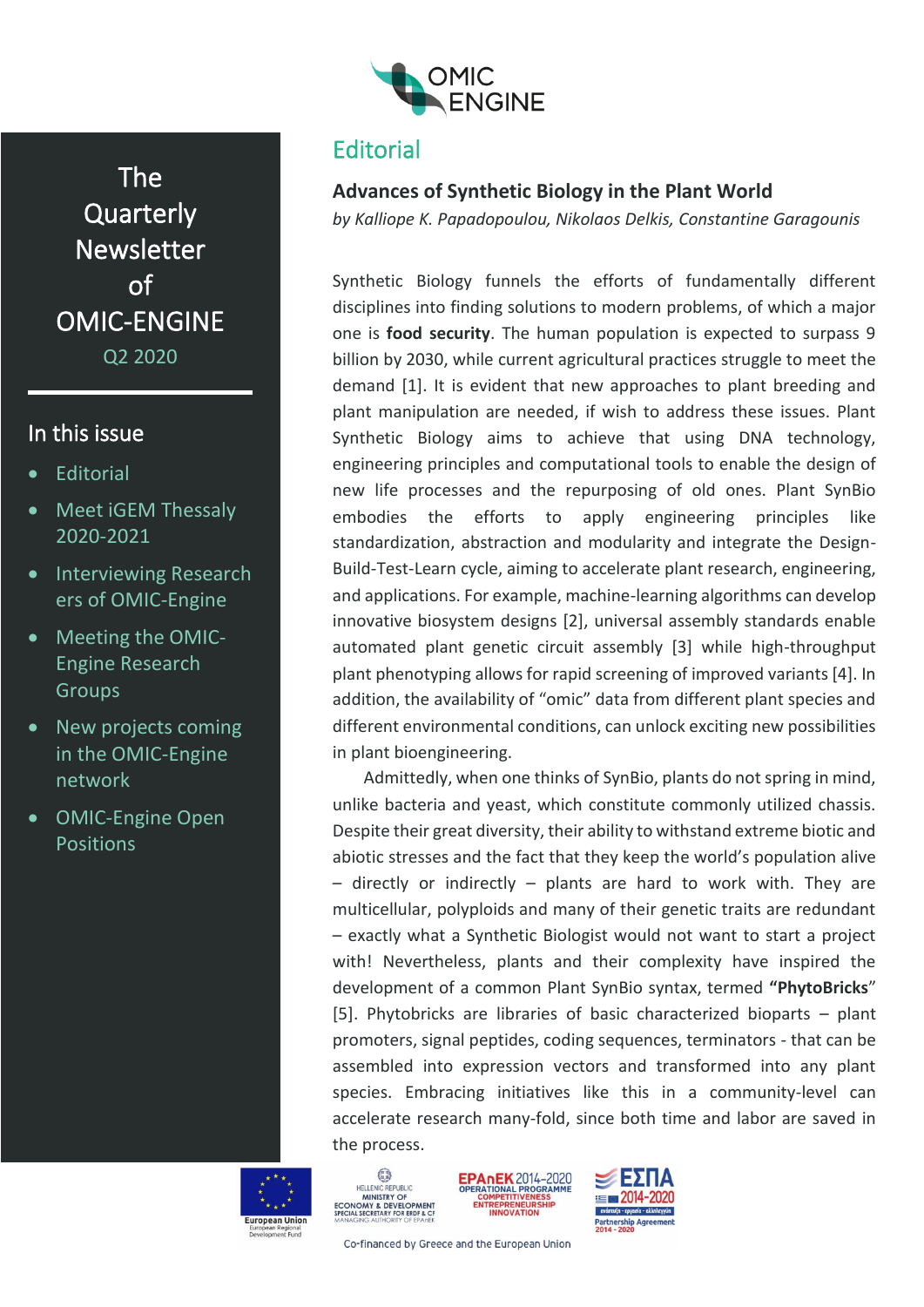

These important advances have laid the foundation for applications with much bigger impact and today Plant SynBio research is evolving in many different areas, one of them being the acceleration of precision plant breeding using CRISPR/Cas genome editing tools [6]. Researchers have surpassed the threshold of knock-outs and knock-ins of important genes, and focus on base editing – altering single nucleotide polymorphisms (SNPs) to provide beneficial traits to plants while minimizing the risks of cruder genetic modifications. Why insert a viral promoter to overexpress a plant protein, when one can alter the native promoter sequence to increase its transcriptional output?

Another body of research is oriented in improving plant processes like photosynthesis [7]. The intrinsic motive is that plant evolution has not yet explored the most efficient alternatives when it comes to photosynthesis, which leads to photorespiration and energy loss. Proposed solutions generally use genomic data to identify more efficient alternatives for central enzymes like RUBISCO and optimize them for plant use [8]. This requires both bacterial directed evolution systems to drive the optimization step, as well as sophisticated assembly methods to create libraries of mutants and assess their functionality *in planta*.

Considerable interest lies in the application of plant secondary metabolites to commercial and medicinal use. It is remarkable that a large proportion of common drugs (aspirin, the anti-cancer drug Taxol, the medicinal hormone precursor diosgenin) are derived from, or are, plant metabolites. Along this line, **our lab is using several SynBio approaches to understand the role of triterpenes, a huge class of secondary metabolites, in plant-microbe interactions**. These approaches are divided in three sub-projects:

- a platform for design, construction and optimization of triterpene biosensors to provide sensitive, specific and high-resolution spatiotemporal imaging of any desired triterpene in real time;
- a CRISPR/Cas-based genetic manipulation system for model and nonmodel legumes;
- a toolkit for genome editing of non-model endophytic beneficial fungi based on the CRISPR/Cas9 system.

Another major goal in our lab is to provide robust, standardized, and modular tools to make plants easier to engineer<sup>9</sup>. This is aligned with the efforts of OMIC-ENGINE to enhance SynBio efforts in the agro-food sector in Greece, by providing new tools to solve old problems.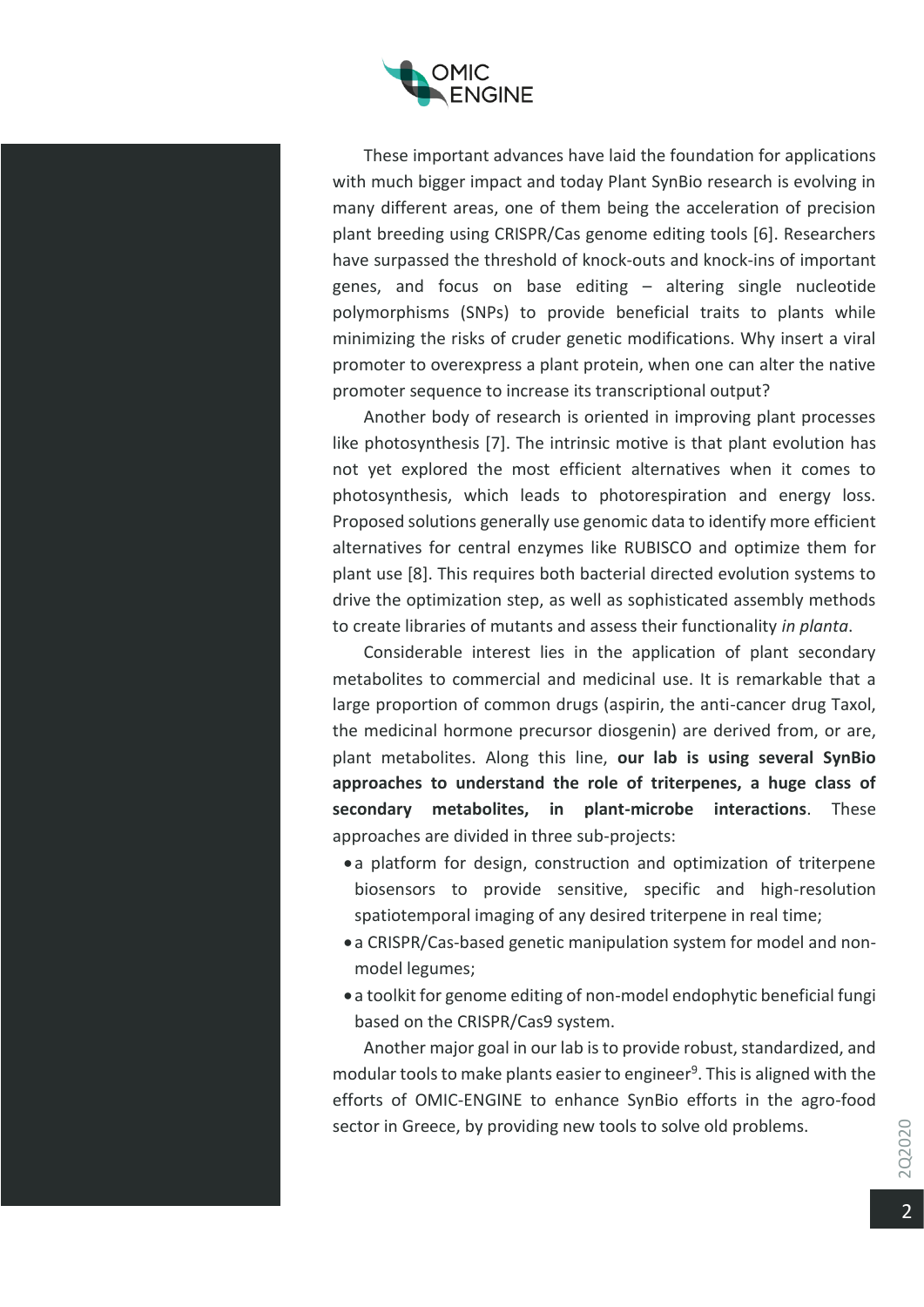

#### **References**

- 1. Hickey, L., N. et al. (2019). Breeding crops to feed 10 billion. Nature Biotechnology, 37(7), 744-754. doi: 10.1038/s41587-019-0152-9
- 2. Volk, M., et al (2020). Biosystems Design by Machine Learning. ACS Synthetic Biology. doi: 10.1021/acssynbio.0c00129
- 3. Vazquez-Vilar, M., et al. (2017). GB3.0: a platform for plant bio-design that connects functional DNA elements with associated biological data. Nucleic Acids Research, gkw1326. doi: 10.1093/nar/gkw1326
- 4. Araus, J. L., et al Translating high-throughput phenotyping into genetic gain. Trends Plant Sci. 23, 451–466 (2018).
- 5. Patron, N., et al. (2015). Standards for plant synthetic biology: a common syntax for exchange of DNA parts. New Phytologist, 208(1), 13-19. doi: 10.1111/nph.13532
- 6. Zhang, Y., et al (2020). A CRISPR way for accelerating improvement of food crops. Nature Food, 1(4), 200-205. doi: 10.1038/s43016-020-0051-8
- 7. Wurtzel, E., et al. (2019). Revolutionizing agriculture with synthetic biology. Nature Plants, 5(12), 1207-1210. doi: 10.1038/s41477-019-0539-0
- 8. Davidi, D., et al. (2020). Highly active rubiscos discovered by systematic interrogation of natural sequence diversity. The EMBO Journal. doi: 10.15252/embj.2019104081
- 9. Garagounis C., et al., (2020) A hairy-root transformation protocol for *Trigonella foenumgraecum* L. as a tool for metabolic engineering and specialised metabolite pathway elucidation. Plant Biochemistry and Physiology



**Kalliope K. Papadopoulou** is an Associate Professor of Plant Biotechnology at the Department of Biochemistry and Biotechnology, University of Thessaly and Research Coordinator of Thessaly Omic-Engine Hub

[kalpapad@bio.uth.gr](mailto:kalpapad@bio.uth.gr) <http://plantenvlab.bio.uth.gr/>

# Meet iGEM Thessaly 2020-2021

iGEM Thessaly 2020-2021 is the new interdisciplinary team, which will take part in the international iGEM Competition, a competition dedicated to Synthetic biology. Goal of the project is to **design a diagnostic tool that will contribute to the treatment of IBD (Inflammatory Bowel Disease).** The iGEM competition (International Genetically Engineered Machine) was launched in 2003 by MIT (Massachusetts Institute of Technology) and is organized every year in Boston by the nonprofit organization iGEM Foundation. Each year, more than 340 research teams from universities and schools around the world travel to Boston to present their research work. Its purpose is to find solutions for modern-day problems by applying the fundamentals of Synthetic Biology and creating innovative and original research projects that will have a positive impact on everyday life. This year, due to the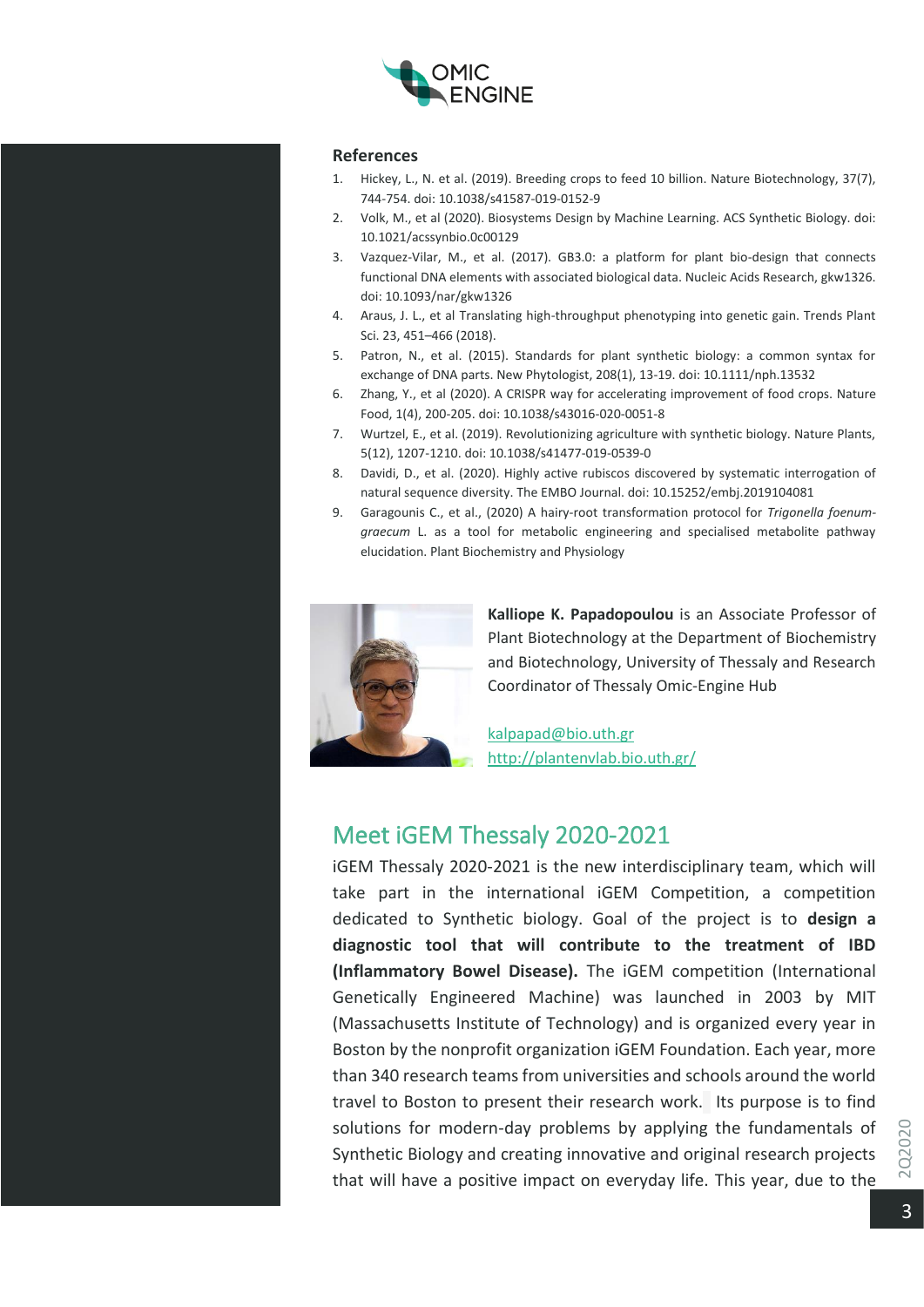

COVID19 we are experiencing, it will take place in two phases, enabling the teams to submit some of their research proposals in November 2020, in Boston, in order to improve and complete them in November 2021, in Paris. The team consists of thirteen undergraduate and postgraduate students from different scientific backgrounds such as Biology, Architecture, Computing and Economics.



#### **Team members**

Grigoriadis Antonios; Andronikidis Georgios; Lange Marios; Delkis Nikolaos; Koroxenidou Magdalini; Tsapadikou Asteria; Papadaki Foteini; Michelioudakis Venetios; Stergiou Vasileios; Messis Anastasios; Apocha Lemonia; Daskalaki Ifigeneia and Stylianakis Emmanouil

Join their journey by following their social media accounts on **Facebook**, [Instagram,](https://www.instagram.com/igemthessaly/) [Twitter](https://twitter.com/igemthessaly) & [YouTube](https://www.youtube.com/channel/UCBHXzFL7r9xxHxqQICznphA/featured) and also by visiting their [website.](http://igem-thessaly.uth.gr/index.html)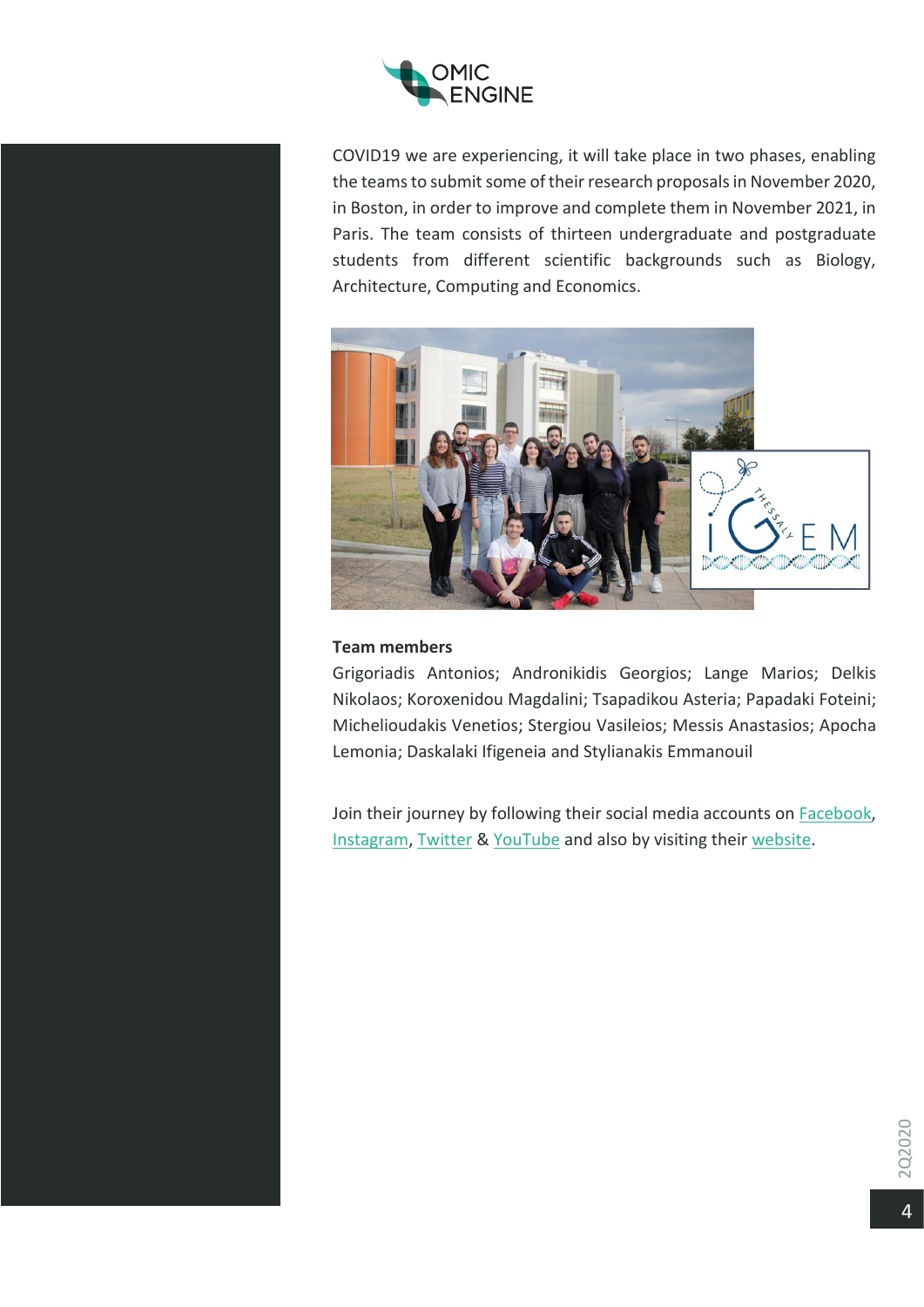

# Contact Us

OMIC- ENGINE The Greek National Research Infrastructure on Synthetic Biology

# Project Office

University of Thessaly

Department of Biochemistry and Biotechnology

Viopolis, GR-41500

Greece

Phone +30 2410 565216

Email info@omicengine.com

Website www.omicengine.com

# Interviewing Researchers of OMIC-Engine

*In this section we will present you the researchers of the OMIC-Engine Research Infrastructure*



**Dr Efthymios (Makis) Ladoukakis** holds a degree in Chemical Engineering, from the National Technical University of Athens (NTUA) and was awarded a PhD in Bioinformatics, focusing on the metagenomic screening for novel enzymes of industrial interest, also from NTUA. During his PhD thesis he has worked for the FP7, EU-funded multi-institutional project HotZyme, and for the EU-funded multiinstitutional project COVERALL. Since then

he has worked as a post-doctoral researcher for the epigenomic project "Environmental Health" of National Hellenic Research Foundation and was recruited by Omic-Engine as a post-doctoral researcher to develop the web platform for bioinformatic analyses of –omics data for Synthetic Biology.

[ladoukef@central.ntua.gr;](mailto:ladoukef@central.ntua.gr) [mladoukakis@eie.gr](mailto:mladoukakis@eie.gr)

## *Makis, describe briefly your research work.*

I guess the briefest explanation about my work would be "developing a web portal for anyone who wants to perform bioinformatic analyses for Synthetic Biology". That means creating an interactive, user-friendly and most importantly customizable platform with tools and databases for analysing data from different –omics technologies for Synthetic Biology purposes. A large variety of open-source tools and customized algorithms was chosen for integration based on discussions with the partners of the consortium as well as with researchers outside the project who expressed interest on the services. The latest version of the web platform comprises tools handling, among others, metagenomic (whole metagenome and 16s), transcriptomic, taxonomic and metabolic pathway analysis.

# *Which opportunities did your secondment offer you in terms of training, networking and personal growth?*

Since Omic-Engine is a multi-institutional collaboration, it gave me the chance of interacting with some of the most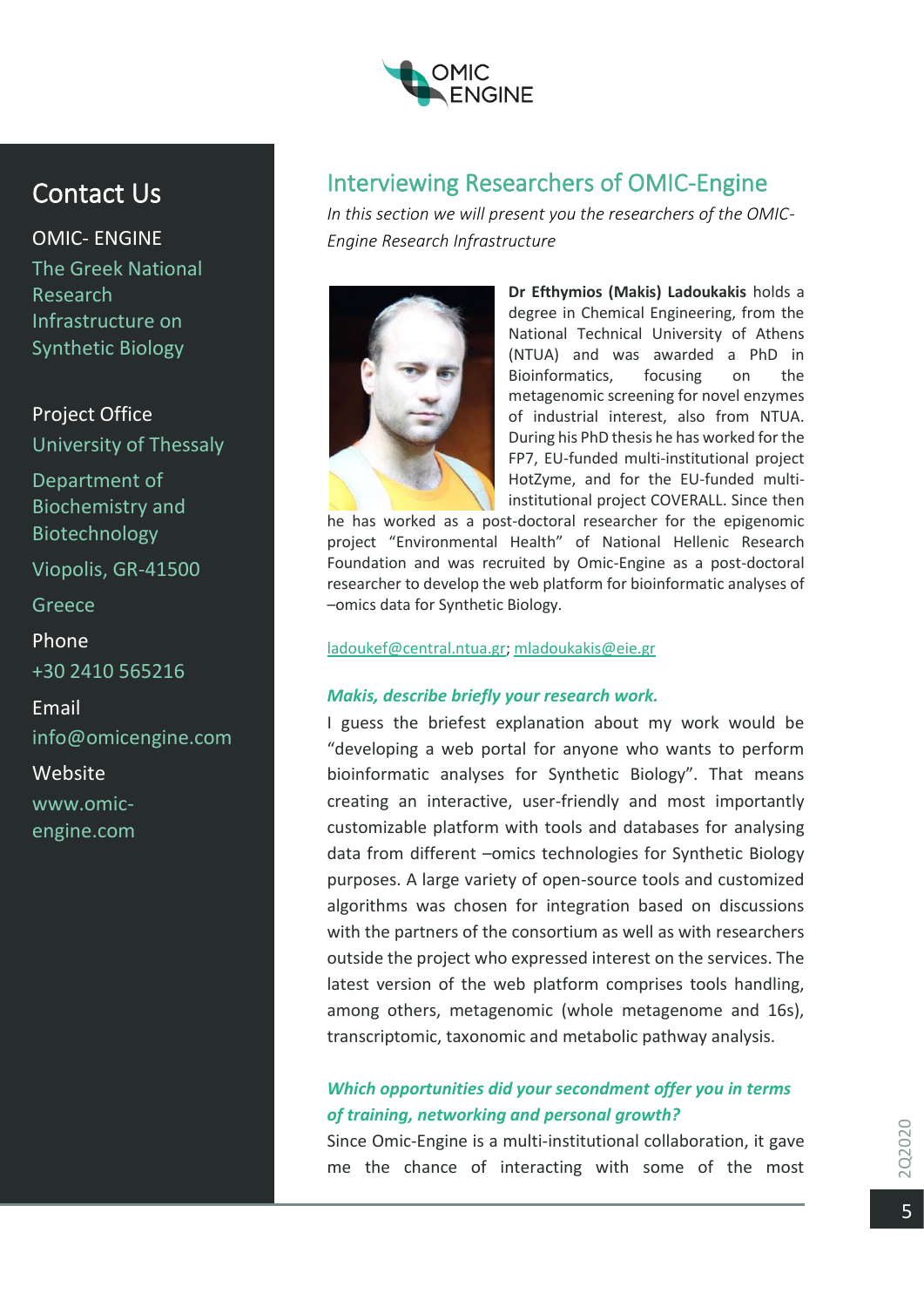

experienced people in the field of Synthetic Biology, discuss about their projects and exchange ideas on how bioinformatics could be used more efficiently to help them. Most of the finetuning of the web platform and the development of new algorithms for it, was based on these interactions as they helped me better comprehend the actual needs of each research field. With each new query from a researcher, a new challenge arose computationally speaking. Dealing with them was not only an opportunity for me to enhance my programming skills but also to deepen my knowledge on Synthetic Biology and Biology in general.

#### *What do you think will be the impact in your future career?*

During the different issues that we had to address for each research field, I found myself gaining, almost unknowingly, new experience about new tools that exist out there, new biological concepts and how they are translated computationally, as well as new programming tricks. I consider all these to be now part of my updated skill set which I can exploit in different projects in Synthetic Biology as well as in other fields. The great networking of the project also brought me in touch with many different research teams from all over Greece and broadened my awareness about their field of expertise. This can prove very useful for future projects and collaborations that require a multi-disciplinary approach.

## *Has this secondment experience matched your expectations?*

The truth is that honing my programming skills for future projects was the number one, and probably only, expectation that I had from this secondment. However, at the end of my collaboration with Omic-Engine I also found myself having gained a deeper understanding about the biological meaning behind all these numbers, graphs and statistics. Getting a much better grasp at the biological problem is what I consider the most important takeaway from this endeavour. I am pretty sure this will help me in the future to better combine my bioinformatic skills with the knowledge of people from different research fields to effectively overcome any challenges.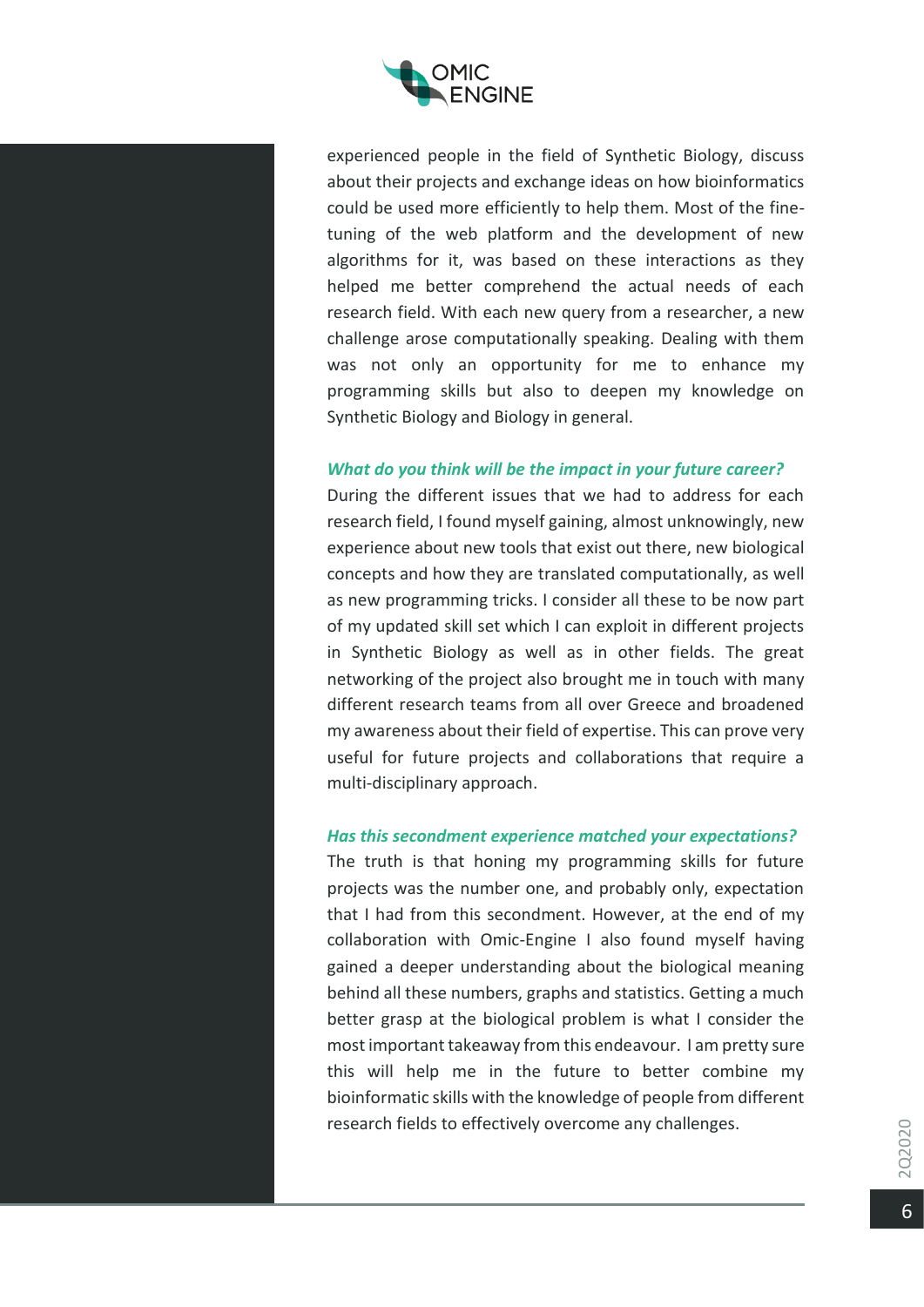

*Three words that sum up your experience within the OMIC-Engine infrastructure.*

Insightful, challenging, rewarding. If I had a fourth one, I would choose "friendly".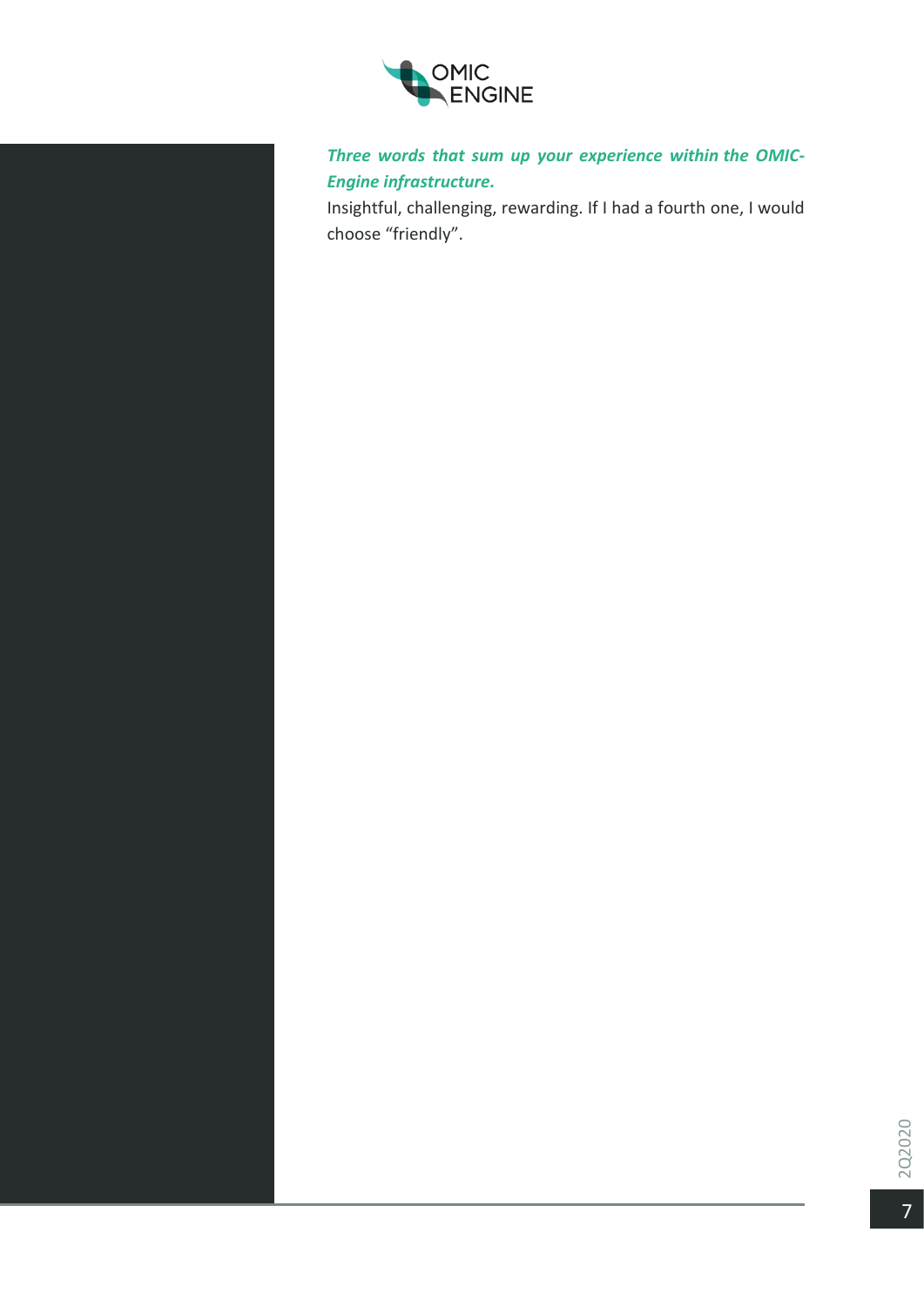

# Meeting the OMIC-Engine Research Groups – National Technical University of Athens (NTUA) Hub

*In this section we will present each time a different hub of OMIC-Engine. The second one presented will be the research groups of the Hub of Athens participating in OMIC-Engine*

## **Ηow to engineer the Οmics' engine – Τhe role of NTUA**

## *by Frangiskos Kolisis*

In our days with the increasing demand to produce chemicals, pharmaceuticals, even energy in a sustainable and stable manner, bioprocessing offers an attractive alternative to traditional chemical production by using microbial – and not only- cells as a factory for chemical synthesis. The recent advances in biology, genetics and genome sequencing as well as the application of engineering principles to the design and development of biological systems has enabled researchers not only to understand living organisms at the individual molecules and at the system level but also to design and construct synthetic ones. To transform microbes into "cell factories" is necessary to rewire microbial metabolism in order to reroute metabolic flux towards chemical production, a process which may include installation of heterologous genes and deregulation of native pathways, based on the Metabolic Engineering approach. Subsequently, the modified cells have to be cultured into big bioreactors or fermentors. A successfully designed Bioprocess is the one that can produce chemicals at large scale and ideally at low cost. Those two parameters namely the engineering of the microorganism or cell – via genetic engineering and/or synthetic biology- in order to reach to a maximum production level and the use of cheap row materials as growth media are crucial for a prosperous industrial process. In addition to be sustainable, bioprocessing is also a "green" approach, considering that, renewable feedstock can be used as the initial energy source instead of burning fossil fuels. Furthermore, chemicals produced using bio-based methods are regarded as cleaner in comparison to their fossil-based equivalents, helping to reduce greenhouse gas emission and the effects on global warming. In the design of the scaling up of Bioprocessing an important parameter that has to be taken into account is the culture volume of the "cell factories". Metabolic engineering efforts begin by using cultures within Erlenmeyer shake and then in chemostats to simulate industrial bioreactor conditions. However, larger culture vessels can create problems as heterogeneity into the local environment during microbial fermentation, leading thus to a poor cell performance. In addition to the synthesis/production of fine chemicals and drugs a big market has also to do with the production of biopharmaceutical proteins such as antibodies, vaccines, blood factors, and hormones (e.g. insulin). In these bioprocesses we have to think of using mammalian cells, *E. coli* and *S. cerevisiae,* as the predominant host organisms for their production. Therefore, the necessity to develop cells with novel properties able to maximize their synthetic abilities and to consume renewable and cheap substrates is obvious. All these targets have to be taken into account in the design of the novel "synthetic cell factories".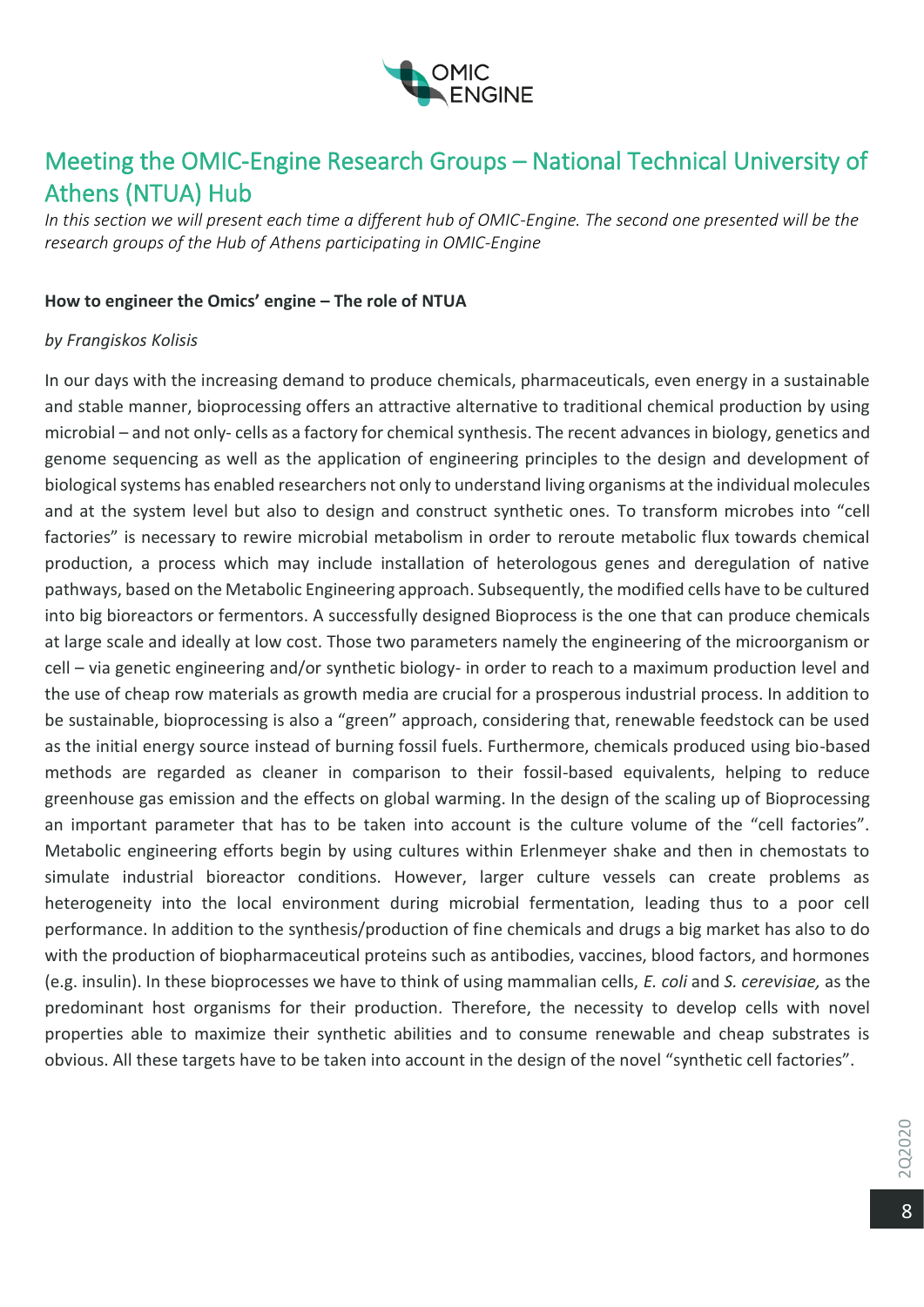

# **Systems and Synthetic Biology in Bioprocessing**

The systems and synthetic biology techniques are incorporated in many biotechnological processes including bioprocessing.

- **Systems biology (-omics technologies)** studies complex natural biological systems as integrated wholes, using tools of modeling, simulation, and comparison to experiment. "Model" is the representation of the essential aspects of a system under construction or of an existing one and applies knowledge of that system derived from its analysis. The efficient design of complex systems is based on the engineering approach rooted in mathematical modeling, model analysis and systems design and control. A model can be used to answer to specific demands, as for instance to design a gene regulation system that produces specific proteins or to engineer a metabolic pathway allowing *E. coli b*acteria to produce as much ethanol as possible from a cheap carbon source.
- **Synthetic biology** studies how to build artificial biological systems, using many of the same as System's Biology tools and experimental techniques. The focus is to take parts of natural biological systems, characterize and simplify them, and using them as components of an engineered biological system. The two basic concepts for engineer biological systems in Synthetic Biology are: how information flows and how this information flow is controlled. Based on these we can apply engineering principles to the design and constructing new biological systems using tools which involve computational modeling, modular parts and standardized measurements (identification and catalog of standardized genomic parts that can be used as bricks to build novel biological systems). These principles are completely novel in the field of reprogramming cellular systems at the genetic level for desired functional outputs. The concept of modularity is the ability to reduce a device or a system to a number of its component parts, while, each of the parts has to be characterized in detail. This is known as the *Parts, Devices* and *Systems approach to synthetic biology*, and they can be defined as follows:
	- (i) *Parts* (bioparts) encoding biological functions (in principle, to construct a simple gene circuit comprising a promoter, ribosome binding site, protein coding sequence and terminator would consist of joining four sections of DNA)
	- (ii) *Devices* made from a collection of parts (bioparts)
	- (iii) *Systems* (of devices) which perform tasks, such as counting and intracellular control functions.

Designing biological systems from already constructed bioparts and modules it is important to address their crosstalk, the "orthogonality", which means that the modules and bioparts should not interfere with existing parts and modules in the designed biological systems as well as the genetic background circuit of the host. The toolkit of Synthetic Biology in our days contains a small repertoire of orthogonal regulatory elements and this area needs further investigation to avoid unexpected interactions. The design of microbial chassis or minimal cells seems to be a constructive attempt in order to follow the principle of orthogonality.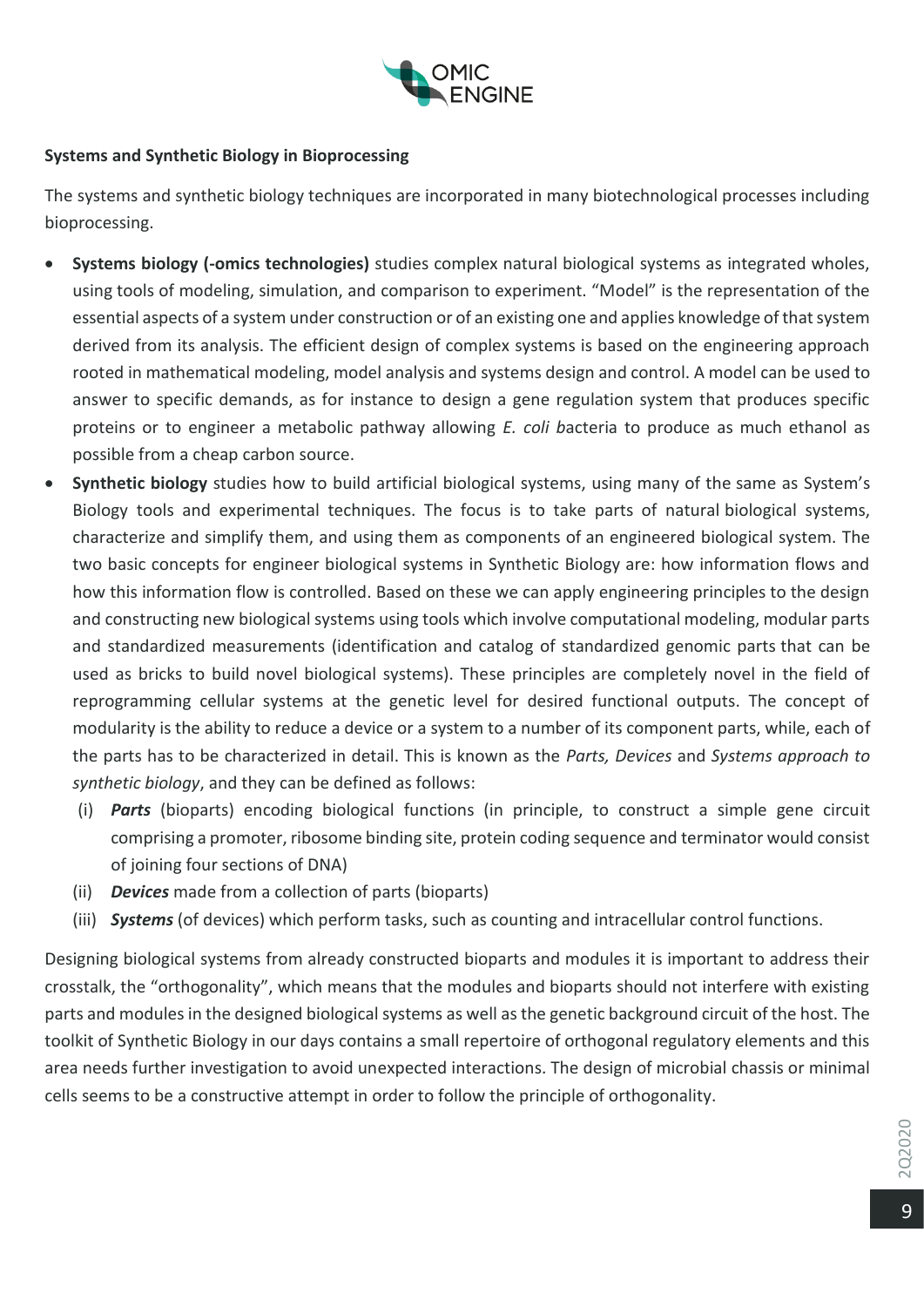



**Figure 1.** The different omics layers





**Figure 2.** The two primary strategies for constructing a microbial chassis

Concluding, the –omics' and synthetic biology's tools use data-driven approaches to get a comprehensive and holistic understanding of cell metabolism and to characterize cell physiology by measuring different components of a cell as mRNA, proteins, and metabolites. Computational models then can be used for integrating these genome-wide datasets representing cellular metabolism entirely in *silico*. These models designed with the use of quantitative and comprehensive datasets from different omic layers (genome, transcriptome, metabolome, fluxomics etc, Figure 1) allow a large number of combinatorial gene changes to be tested without extended experimental tests in the laboratory and offer the predictions of the best metabolic routes for the synthesis e.g of new antibiotics and pharmaceuticals, or of a promising cell factory for biofuel production. Also, systems/synthetic biology may be used to optimize the bioprocessing approach for a given cell factory, reducing thus the cost of microbial fermentation by utilizing lowcost sources of carbon for feedstock. Another way in which systems/synthetic biology can enhance the function of cell factories is by generating the metabolic "chassis". Engineering and modifying synthetic microbial chassis is one of the best ways to enhance applications in the health, medicine, agricultural, veterinary, and food industries. The two primary strategies for constructing a microbial chassis are the top-down approach (genome reduction) and the bottom-up approach (genome synthesis) (Figure 2).

# **Cell modeling**

In a living cell take place hundreds of coupled (bio)chemical reactions, which constitute its metabolic network, as well as, transportation of numerous components amongst its various micro compartments. All these elements define the holistic functionality of the cell which can be analyses as a "state machine" (a behavior model) consisting of a finite number of states following a time depending low under a given input. Under these controlled conditions the machine can performs state transitions and produces outputs. This dynamic system can be approached as a system of differential equations or/and as a distinctive network of automata. In the description of the functionality of the model is necessary to consider also the operation by the metabolic network of the data derived at every instant from the genomic activity of the state under investigation. This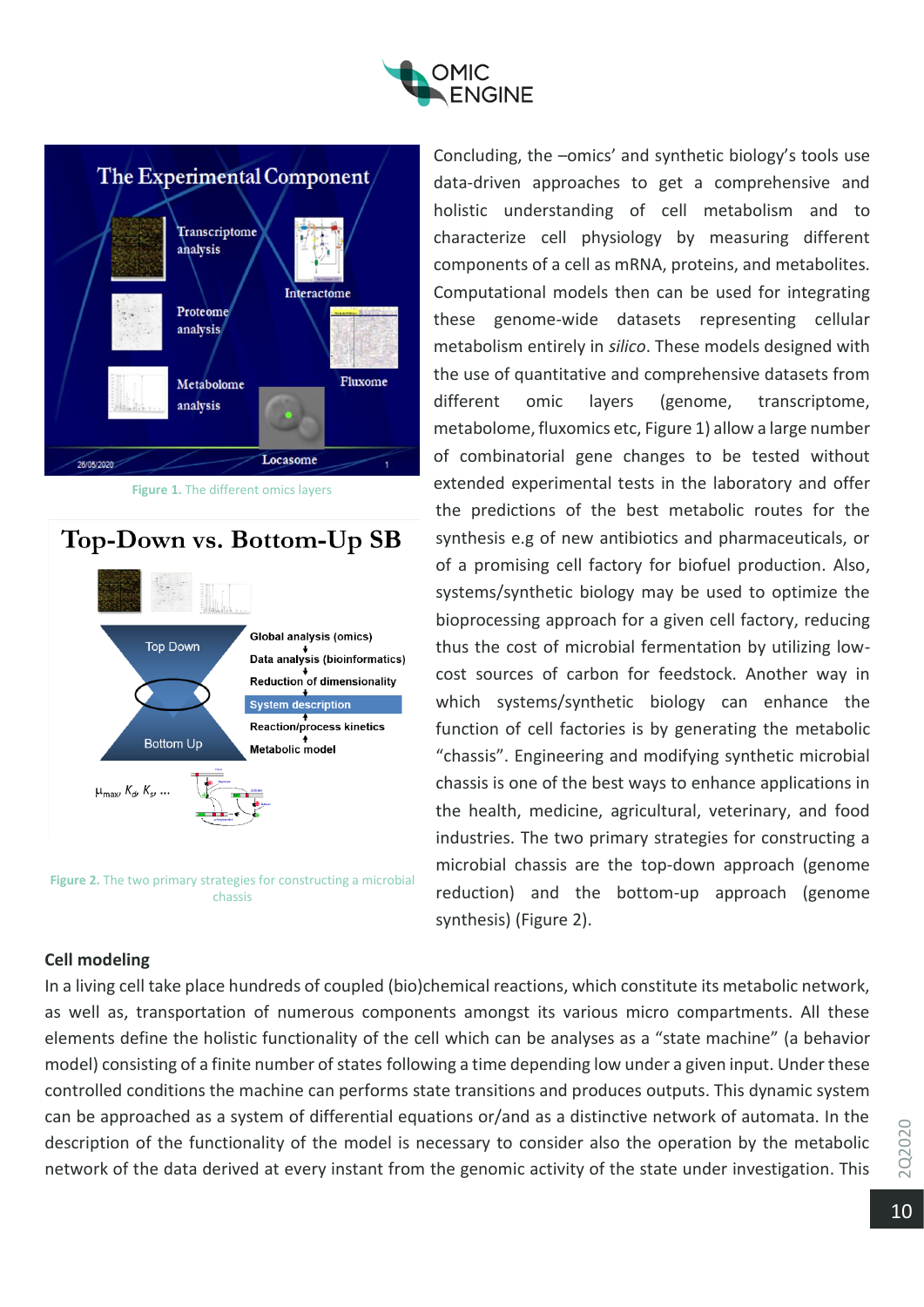

approach is fundamental for the simulation of the cell activity towards the design of an "artificial cell" and requires the analysis of big –omics data. The use of genome-scale models can provide the necessary scaffold for such data integration. In addition to their bioinformatic handling there is a need for storing the part data and the metadata in electronic database the commonly known as a web-based information system.

# **Scaling up**

Currently, bioprocessing requires heavy investment in time and money to develop cell factories because of the difficulties in their optimization. Optimal titer (chemical concentration), rate (chemical production over time), and yield (chemical synthesized relative to raw material consumed), need an extensive study with the implementation of faster and novel technologies in order to be achieved. The commercialization of a bioprocess to the industrial scale is an essential step. Industrial scale fermentations typically involve medium volumes greater than 1000 l (and exceeding 100 000 l for commodity chemicals and biofuels), necessitating constant mixing to obtain a homogenous environment. A bad mixing can result in spatial fluctuations of medium composition, translating to temporal variation in the environment to which cells are exposed. Such delays in mass and heat transfer lead to gradient formations within the bioreactor for a variety of components including substrates, products, byproducts, dissolved oxygen, temperature, pH, and carbon dioxide. Therefore microbes/cells fermenting at the industrial scale undergo constant changes in their microenvironment resulting in dynamic metabolic behavior and heterogeneity in biomass. The bottlenecks can be overcome (a) by multi-omic characterization which can address the various phenotypic changes due to scaling differences comparing transcriptomic, proteomic, and metabolomic data from the same fermentation in order to understand how extracellular conditions affect cell phenotype and (b) integrating fluid dynamics and cell metabolism kinetics. Other parameters that need to be studied are oxygenation conditions, substrate usage, and cofactor generation, enabling cell activity to be more precisely characterized.

# **Role of the Laboratory of Biotechnology, School of Chemical Engineering, NTUA in Omic-Engine Infrastructure:** the contribution of NTUA consist of

- (a) Bioprocess Scaling up
- (b) Storage and handling of big –omics data, and
- (c) metabolic modeling of microorganisms and chassis.



**Frangiskos Kolisis**is a Professor of Biotechnology at the Chemical Engineering Department, National Technical University of Athens and Director of OMIC-Engine.

Kolisis@chemeng.ntua.gr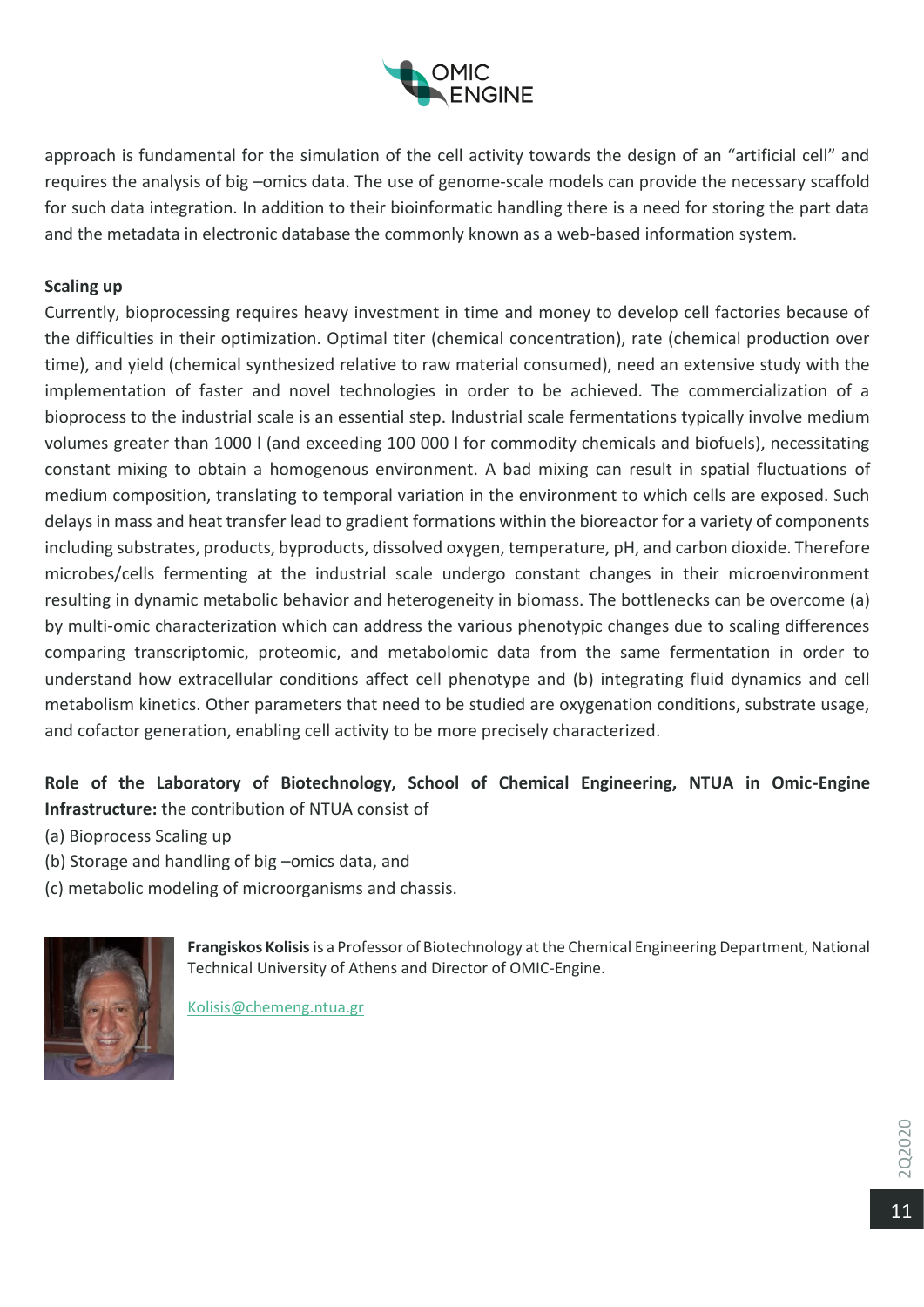

## **Scale-up of fermentation processes**

*by Dimitris Kekos*

The contribution of Biotechnology laboratory of NTUA to Omic-Engine infrastructure in the scale-up of fermentation processes. Fermentation scale up is aimed at the manufacture of larger product quantities, if possible, with a simultaneous increase or at least consistency of specific yields and product quality. The factors affected by scale are the number of generations, the mutation probability, medium sterilization, the quality of temperature and pH regulations, agitation, aeration and pressure. Biotechnology Laboratory is equipped with a wide range of different working volume bioreactors, thus enable conducting scale-up studies (Figure 3).



**Figure 3.** Fermentation systems, (a) small scale, (b) bench scale, (c) stand alone 20L and (d) pilot scale, available in Biotechnology Laboratory, NTUA.

More specifically the following bioreactors are available in BL: (a) multi-parallel microscale bioreactors system (BioXplorer 100, acquired through funding of OMIC-Engine infrastructure) designed for fermentation working volumes of just 20 ml to 150 ml in blocks of 8 parallel reactors totally independent in temperature, stirring and all other process conditions (Figure 3a). The 8 vessels are made of glass and/or stainless steel and have a cover plate made of stainless steel. Stirrers are fitted with a magnet that couples with the powerful magnetic drive system integrated into the base of the unit. Agitation speed is monitored and controlled by the software, with a speed range of 50 to 1300 rpm. The impeller configuration comprising of a Rushton turbine (radial flow impeller). Heating control for each reactor is attained through individual heating mantle, controlled individually for each reactor. The temperature probes monitor temperature inside each bioreactor. Temperature is computer controlled by adjustment of heating through the heating mantle surrounding each reactor. The unit has pH sensors for independent real time monitoring of pH in each bioreactor and the pH control can be achieved through use of variable speed peristaltic pumps. Mass flow controllers (MFC) are integrated and software controlled. MFC integration also enables control of partial pressure through feedback loop from DO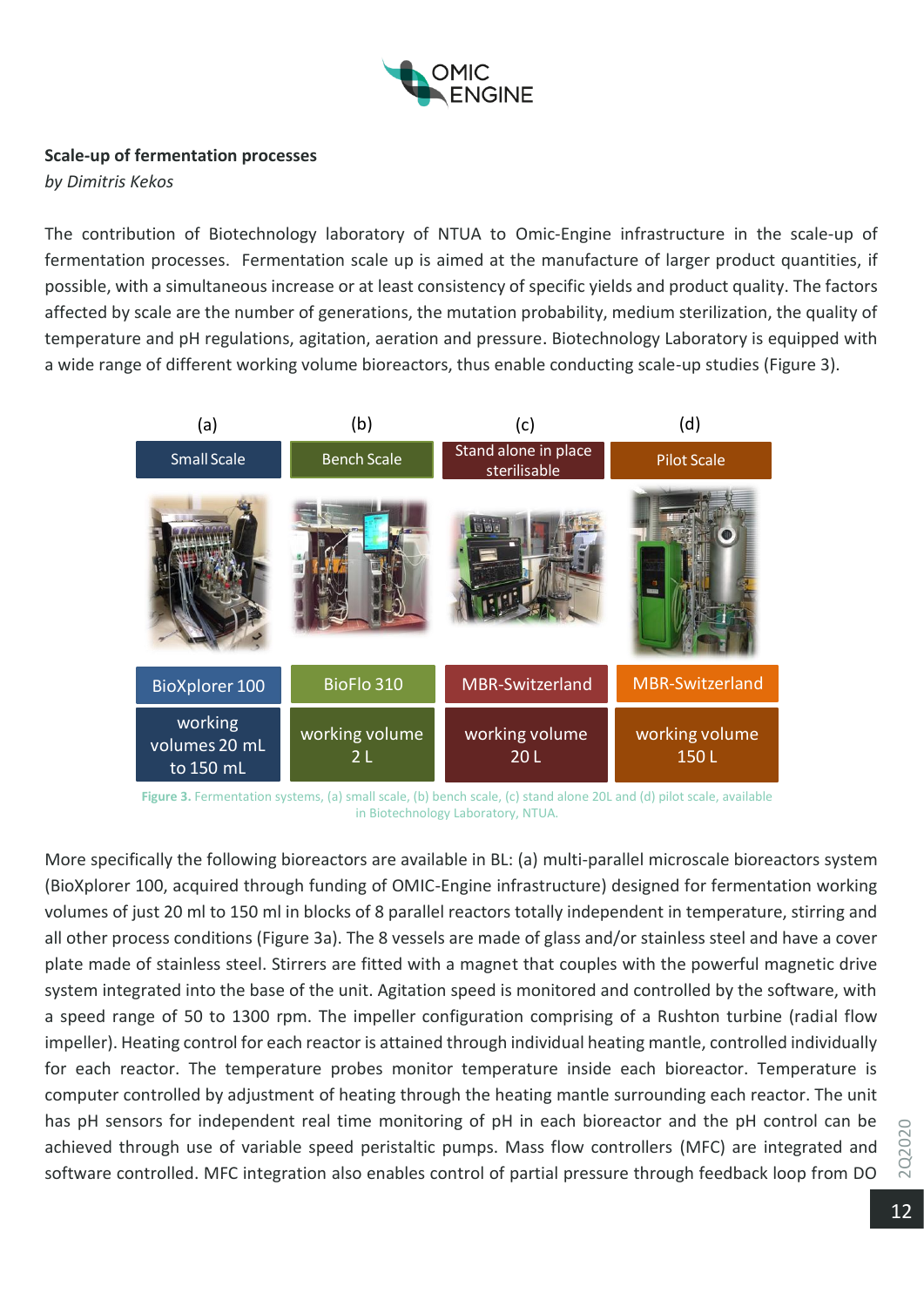

probes. DO probes are Clarke-Type Dissolved Oxygen probes. The airflow is controlled through a manual rotameter. Each reactor is equipped with a stainless-steel condenser in order to reduce the effects of evaporation. Condensers are cooled with miniature "click in place" electrical, peltier cooling units. Finally, each bioreactor is equipped with a sterilizable turbidity probe, allowing on line measurement of total cell density inside each vessel. (b) a bench-scale bioreactor system (BioFlo® 310) of 2L working volume. It features a totally integrated control station with a color touchscreen interface, built-in pumps, gas flow controllers, pH/DO, foam/level controllers (Figure 3b). (c) Stand alone in place sterilisable bioreactor (MBR-Switzerland) of 20 L working volume (Figure 3c), (d) Pilot scale bioreactor (MBR-Switzerland) of 150 L working volume (Figure 3d). Systems (c) and (d) feature a control station, built-in pumps, gas flow controllers, pH/DO, foam/level controllers. The above systems were used in (a) the development of high cell density cultures in batch mode, for the production of human membrane protein BR2 by a recombinant E. coli strain (E. coli SuptoxD). Scaling BR2 production from Erlenmeyer flasks to 2L bioreactor resulted in increase in the protein production and reduction of induction time, (b) lycopene production, using also a recombinant E. coli strain. In this case high lycopene production was achieved in 2L bioreactor operating in fed-batch mode, (c) two thermostabe enzymes namely β-glycosidase and β-xylosidase.



**Dr. Dimitris Kekos** is professor in the School of Chemical Engineering, NTUA). He has long experience in the area of bioconversion of lignocellulosic materials to fuel ethanol, microbial enzyme production, enzyme biocatalysis and process development. He has been the coordinator in 26 R&D National and European projects and in 37 was the principle investigator. He has authored over 130 publications in international peer-reviewed journals and according to Scopus analysis his publications were cited 3500 (h-index 36).

[kekos@chemeng.ntua.gr](mailto:kekos@chemeng.ntua.gr)

## **Contribution of Bioinformatics Unit in the National Infrastructure OMIC-Engine**

## **A web platform of bioinformatic tools and databases for Synthetic Biology analyses**

## *by Efthymios Ladoukakis*

The Bioinformatics Unit of the Laboratory of Biotechnology, NTUA, is the principal contributor in the Digital Unification objective of the Omic-Engine infrastructure providing a web platform of numerous bioinformatic tools and databases for Synthetic Biology analyses based on the Galaxy [1] and ANASTASIA [2] paradigms. This web platform has been developed on one of NTUA's servers (motherbox.chemeng.ntua.gr) of high computational capacity (64 CPUs, 512GB RAM, ~7.2 TB disk space) and provides access (via an intuitive graphic user interface) to all its integrated tools (with their corresponding databases) and in-house customized scripts that tackle a broad range of bioinformatic tasks for–omic data analysis:

- 1. Quality Control of NGS reads (Trimmomatic, FASTQC, FASTX, CD-HIT , EMBOSS, RSeQC)
- 2. Assembly of NGS reads (Velvet, Megahit, Bowtie2)
- 3. Detection of open reading frames and coding gene sequences (Getorf, Prodigal)
- 4. Sequence annotation (BLAST, DIAMOND, HMMER, PROKKA, EFICAz)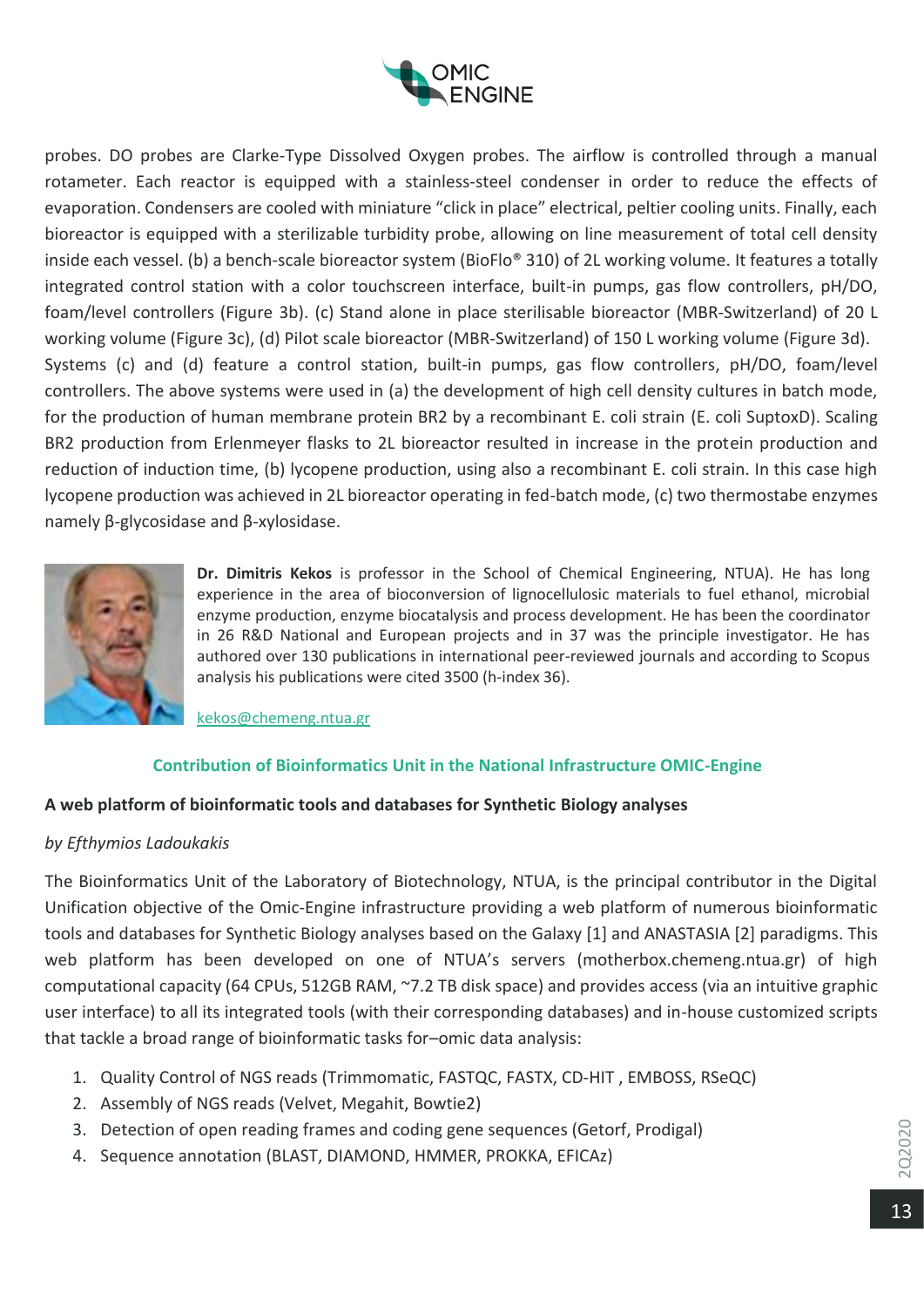

• Technical expertise from European Projects HotZyme (2011 - 2014) KOL Coverall (2013-2015) • http://motherbox.chemeng.ntua.gr/omic-engine/ Datasets from multiple nologies ANTER HA **Veb platform** Customized scripts **Motherbox server** ated pipeli

**Figure 4**. Schematic illustration of the bioinformatics web platform

## **References**

5. Differential gene expression analysis (edgeR, HISAT2, DESeq2, txtimport, Kallisto, Salmon, HTSeq-count, featureCounts, SAMSA2, MetaTrans)

6. Taxonomic and metabolic pathway analysis (MEGAN5)

7. Supplementary tools for data handling and statistical analysis (Picard tools, limma)

8. Essential databases for analysis (NCBI-nr/nt, UniProt/SwissProt, Pfam)

Furthermore, the abovementioned tools have been seamlessly assimilated into automated pipelines in the web platform thus allowing the execution of several analyses consisting of multiple tools while minimizing the need of user interaction (Figure 4). Meanwhile the web platform also allows for the integration of additional customized tools and the creation of new automated pipelines according to its users' needs and the complexity of their data. Access to this web platform is provided to all partners of the consortium, becoming thus the computational hub for all analyses that aim to the development of high value products for the Greek Agro-Food sector.

- [1] E. Afgan *et al.*, "The Galaxy platform for accessible, reproducible and collaborative biomedical analyses: 2018 update," *Nucleic Acids Res.*, 2018, doi: 10.1093/nar/gky379.
- [2] T. Koutsandreas *et al.*, "Anastasia: An automated metagenomic analysis pipeline for novel enzyme discovery exploiting next generation sequencing data," *Front. Genet.*, 2019, doi: 10.3389/fgene.2019.00469.

## **Metabolic Modeling**

## *by Marianthi Logotheti*

The Bioinformatics Unit develops the metabolic model of the thermophilic bacteria *Geobacillus thermoglycosidasius*, for the construction and development of a heat-resistant chassis in collaboration with the Microbial Biotechnology Unit of the Depart. of Biology, NKU of Athens. A chassis is an engineerable and reusable biological platform usually, a microorganism as *E. coli, B. subtilis*, and *P. putida*, with a genome encoding a number of basic functions for stable self-maintenance, growth and optimal operation, but with the tasks and signal processing edited for strengthening performance under pre-specified environmental conditions. The difficulty to control the behavior of the host is addressed with the design of the so-called "minimal cells," which are host cells that retain only the minimal biological functions necessary for their survival [1].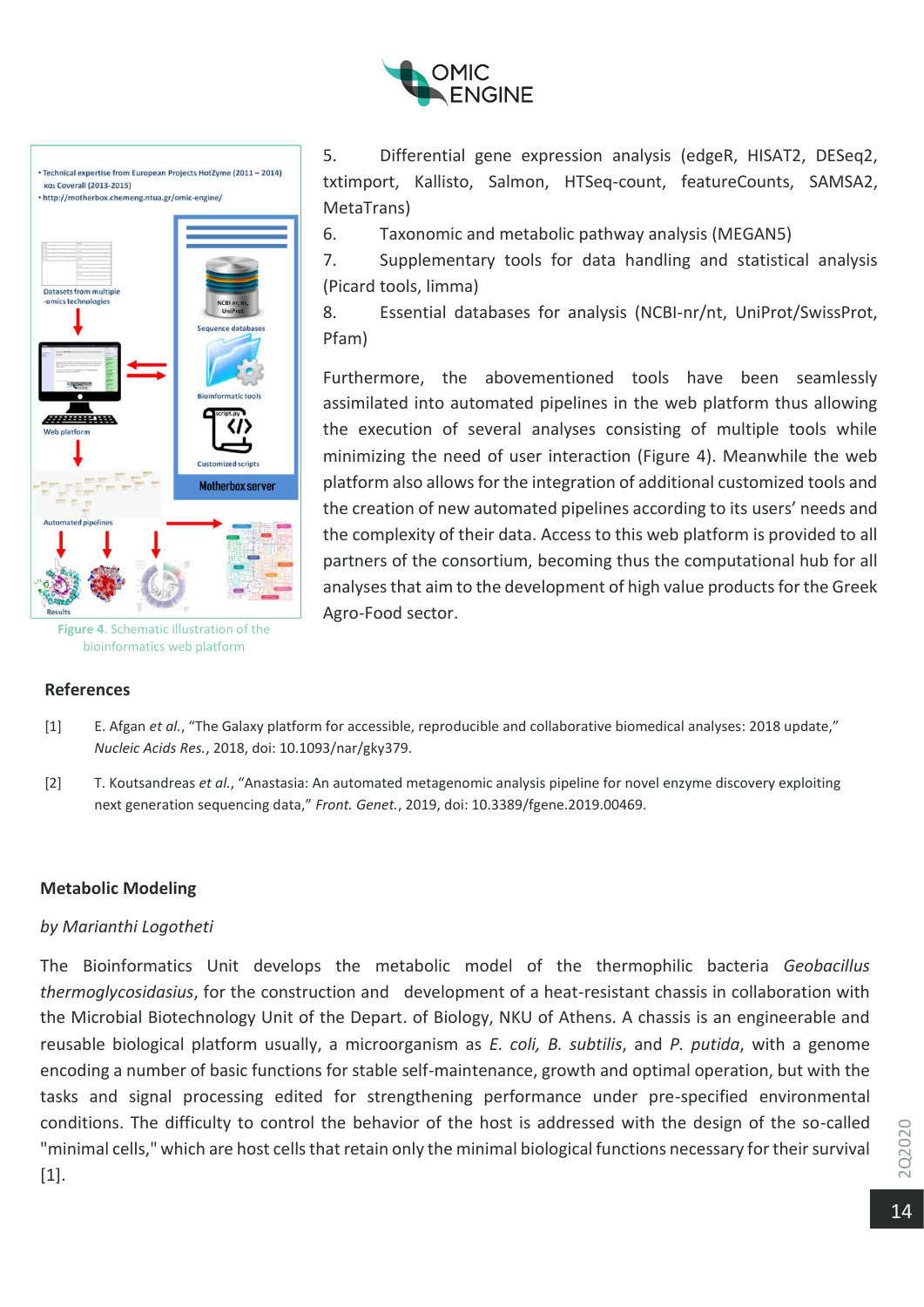

The bacterium *Geobacillus thermoglycosidasius*, seems ideal for this purpose as a heat-resistant biological chassis [2], and as a rich source of thermostable enzymes and natural products. The construction of the metabolic model is a fundamental step in the *in silico* design of the chassis and its metabolic pathways for simulating its metabolism (Figure 1). In this direction we develop the genome-scale metabolic model of the microorganism *G. thermoglycosidasius*, to help the design of important *in-silico* experiments. Initially, a draft of the model has been created that essentially concerns an initial collection of candidate metabolic functions



of the organism that result directly from its annotated genome and then the improvement of the draft has followed. The next stage involved the mathematical representation of the model, in which the boundaries of the system have been determined according to experimental data concerning the metabolism of the microorganism. The model has been then transformed into a COBRA Toolbox [3] file for the performance of *in-silico* experiments and for the flux balance analysis.

**Figure 6.** Design stages of a biological chassis. The construction of metabolic models is involved in the design and quantitative evaluation stages.

#### **References**

- [1] H. Chi *et al.*, "Engineering and modification of microbial chassis for systems and synthetic biology," *Synthetic and Systems Biotechnology*. 2019, doi: 10.1016/j.synbio.2018.12.001.
- [2] B. L. Adams, "The Next Generation of Synthetic Biology Chassis: Moving Synthetic Biology from the Laboratory to the Field," *ACS Synth. Biol.*, 2016, doi: 10.1021/acssynbio.6b00256.
- [3] J. Schellenberger *et al.*, "Quantitative prediction of cellular metabolism with constraint-based models: The COBRA Toolbox v2.0," *Nat. Protoc.*, 2011, doi: 10.1038/nprot.2011.308.



Dr. Μarianthi Logotheti is a post-doctoral researcher in National Technical University of Athens (NTUA), in the field of metagenomics in psychiatric disorders. She has received her degree in chemical engineering from the NTUA and has finished her PhD studies in Medical Science in Örebro University of Sweden, in collaboration with the Bioinformatics and Metabolic Engineering team of the National Hellenic Research Foundation. She has experience in the field of metabolic engineering, through her participation in research projects in collaboration with the NTUA utilizing bioinformatics tools to model the metabolism of microorganisms of biotechnological interest. She is currently working as a researcher in Omic-Engine on the development of the metabolic model of the thermophilic bacteria *Geobacillus thermoglycosidasius* for the construction and development of a heat-resistant chassis.

[mlogotheti@central.ntua.gr](mailto:mlogotheti@central.ntua.gr)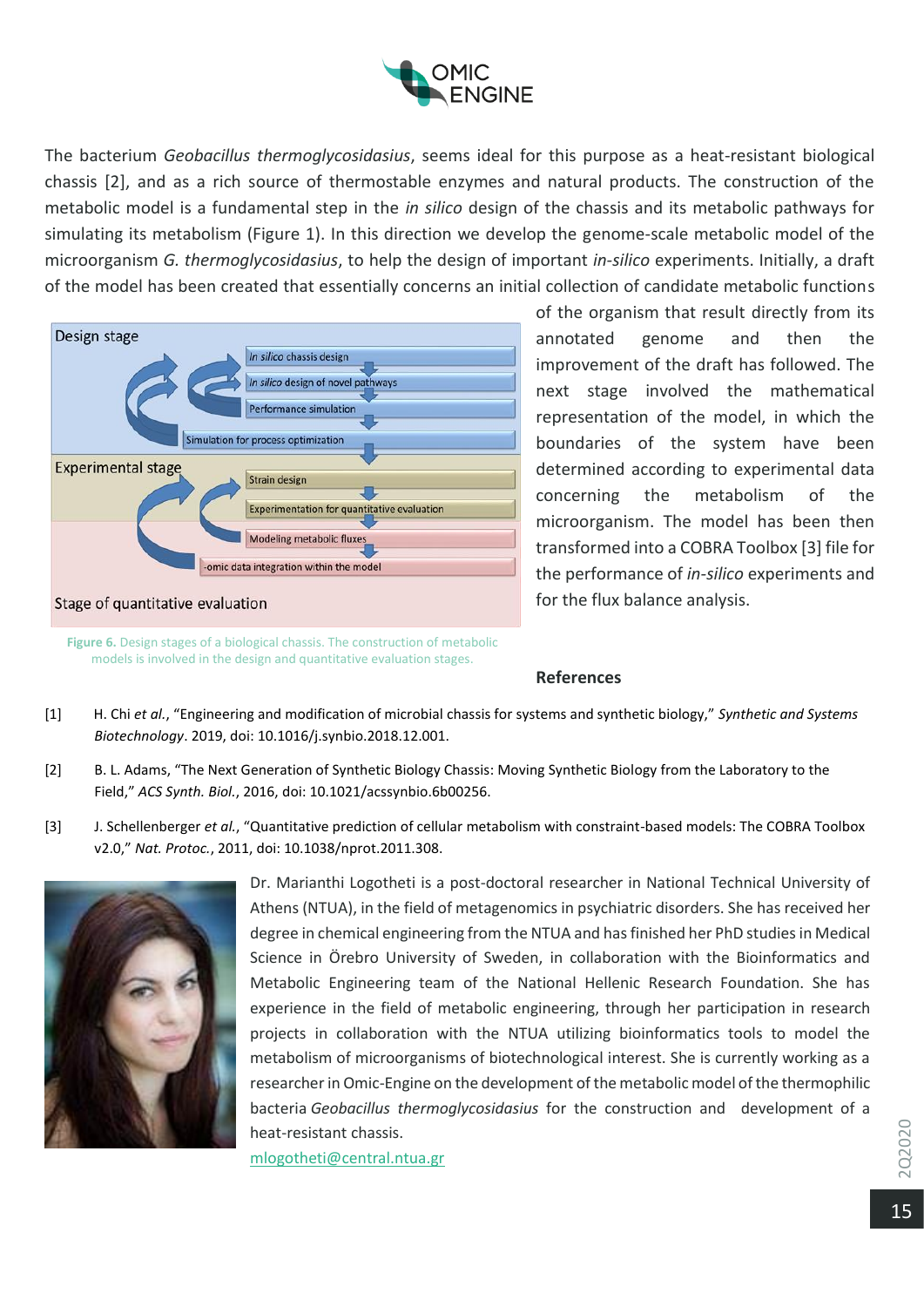

# New Projects coming in the OMIC-Engine Network

In this section we will update you on research activities and new project coming in the research network of the *OMIC-Engine Research Infrastructure*

• **H2020-MSCA-ITN project ARISTO - The European Industry - Academia Network for RevIsing and Advancing the Assessment of the Soil Microbial TOxicity of Pesticides**

**Coordinator:** Prof. D. Karpouzas, University of Thessaly, Department of Biochemistry and Biotechnology, Laboratory of Plant & Environmental Biotechnology. [dkarpouzas@bio.uth.gr](mailto:dkarpouzas@bio.uth.gr)

ARISTO is an ETN-EID project aiming to train the next generation of soil microbial ecotoxicologists. It will provide the benchmarking research needed to facilitate the most needed revision of the regulatory framework regarding the soil microbial ecotoxicity of pesticides. It will explore toxicity of pesticides on soil microbes at different experimental scales spanning from in vitro, to in soil and finally to ecosystem level looking at toxicity levels across the soil food web and in microbial networks. The toxicity of pesticide mixtures, biopesticides and transformation products will be also determined using standardized and advanced molecular tools. ARISTO is a 4-year project (2020-2024) of 2.5 million euros coordinated by Dr D. Karpouzas, Department of Biochemistry and Biotechnology, University of Thessaly (member of OMIC-Engine). The ARISTO network comprises 7 academic and 9 industrial partners coming from France (INRAE, HYDREKA-ENOVEO, Ecole Centrale de Lyon, SATT SAYENS), Germany (UFZ, INOQ GmbH, Envipath GmbH, ECT Oekotoxicologie GmbH), Switzerland (EAWAG, Syngenta Crop Protection A.G.), Sweden (Swedish University of Agricultural Sciences), UK (NCIMB ltd), Israel (Metabolic Insights Ltd), Belgium (Universite Catholique de Louvain), Greece (University of Thessaly, Phytothreptiki S.A.) which will join forces in the training of 9 PhD students. Complementary expertise will be provided by partners from Australia (Univ. Western Sydney) and Germany (DSMZ, Bayer A.G.) The ARISTO project was ranked 1<sup>st</sup> among the ITN-EID projects submitted in the 2020 call.

# • **Project ForFUN (Formulated FUNgi)**

**Coordinator:** Assoc. Prof. Kalliope K. Papadopoulou, University of Thessaly, Department of Biochemistry and Biotechnology, Laboratory of Plant & Environmental Biotechnology. [kalpapad@bio.uth.gr](mailto:kalpapad@bio.uth.gr)

ForFUN (Formulated FUNgi) will develop a formulated inoculum (biostimulant) to promote and improve the capability of the endophytic beneficial fungal strain Fusarium solani K to induce increased plant resilience against abiotic stress factors. The characteristics of the entrapped endophytic fungus in terms of extended shelf-life, improved handling, targeted transfer, protection from abiotic and biotic stress factors and endophytism will be greatly improved by encapsulation systems and properties of the biopolymers. Through ForFUN, both basic and applied knowledge will be generated on inocula/biostimulants, in full coordination with the partner company's primary goals for the development of an innovative Greek microbial product that will respond to the new challenges of the primary production under the effects of climate change in the Mediterranean Basin, promote the Sustainable Development Goals and Circular Bioeconomy and allow the entrance of the participant company (ORA- Out of Ordinary Agroscience) to the emerging market of microbial inocula/biostimulants.